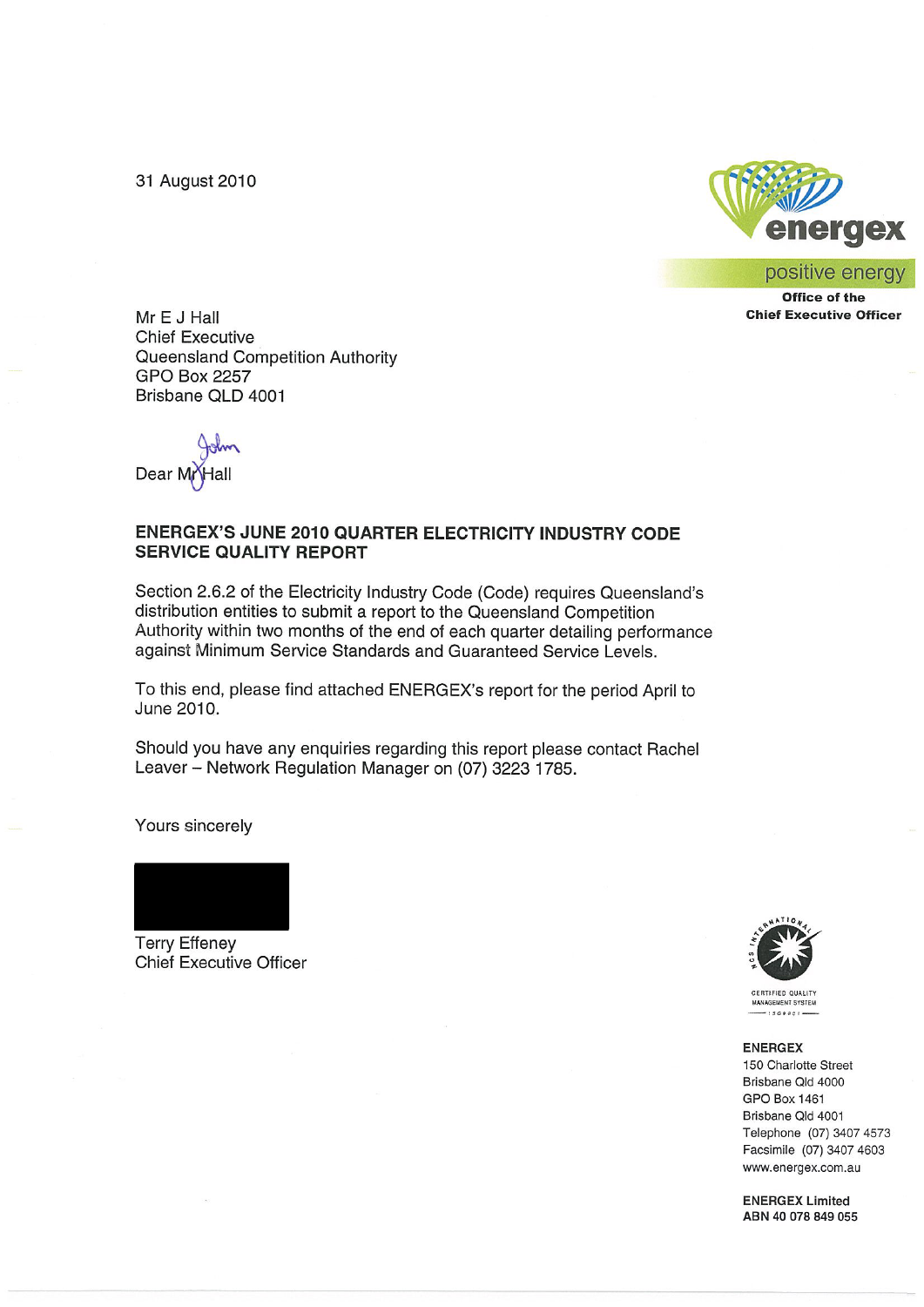# **ELECTRICITY INDUSTRY CODE QUARTERLY REPORT**

# **APRIL TO JUNE 2010**

August 2010

ENERGEX LIMITED ABN 40 078 849 055

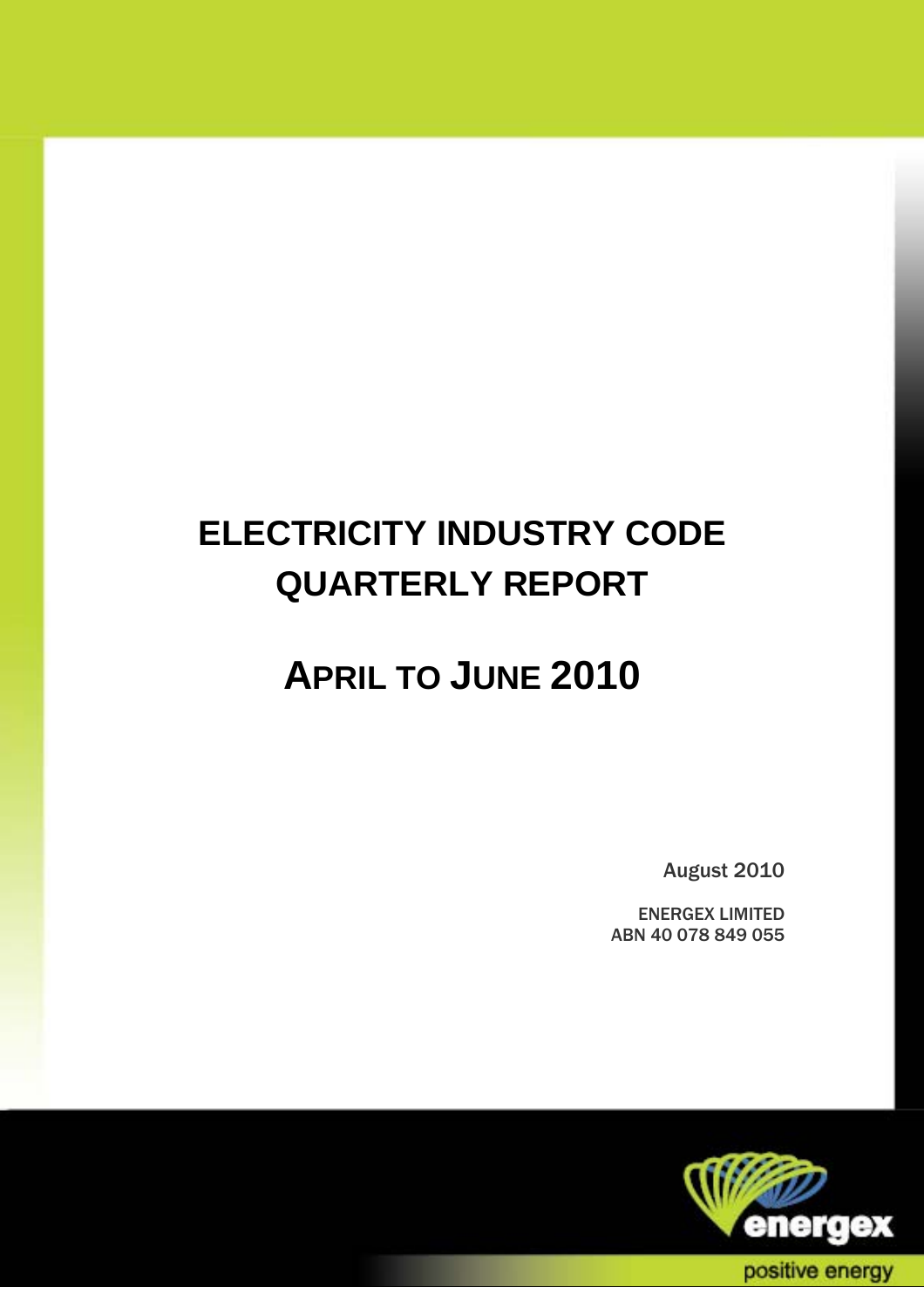

## **TABLE OF CONTENTS**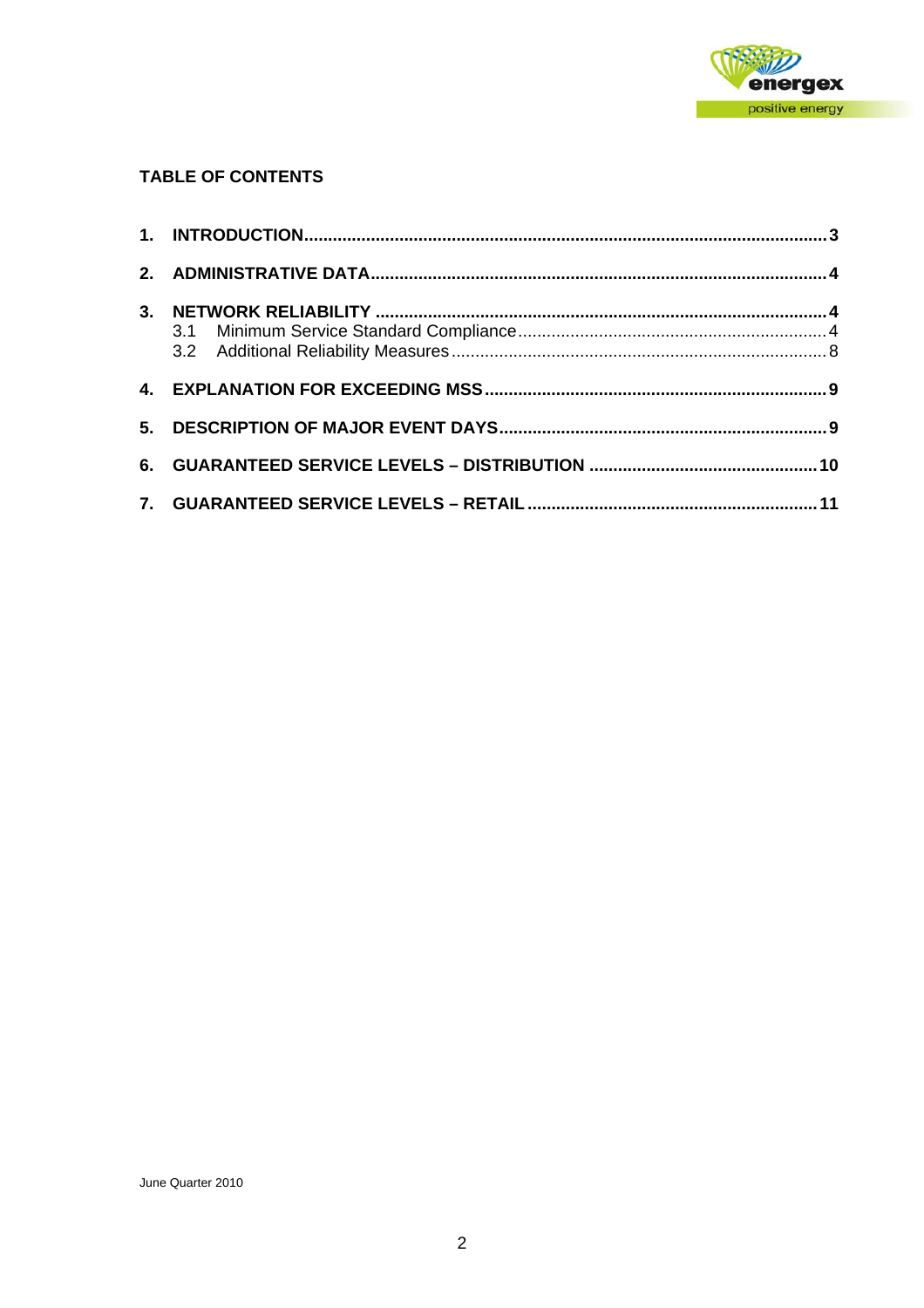

# **1. INTRODUCTION**

In response to the recommendations from the Electricity Distribution Service Delivery (EDSD – also referred to as the Somerville Report) inquiry, the Queensland Government introduced the Queensland Electricity Industry Code (Industry Code) under the *Electricity Act 1994* in January 2005.

Clause 2.6.2 of the Industry Code requires Queensland's distribution entities to submit to the Queensland Competition Authority (QCA) a report within two months of the end of each quarter detailing the following:

- i. compliance with minimum service standards outlined in clause 2.4 of the Industry Code, including:
	- (a) performance against the SAIDI and SAIFI limits, by feeder type, including those interruptions listed in clause 2.4.3 of the Industry Code;
	- (b) performance against the SAIDI and SAIFI limits, by feeder type, excluding those interruptions listed in clause 2.4.3 of the Industry Code;
	- (c) details of the interruptions excluded under clause 2.4.3, including the number of minutes and interruptions excluded by feeder type and category of exclusion;
	- (d) description of any major event days; and
	- (e) the explanation of reasons for the distribution entity exceeding (where applicable) those minimum service standards and proposals to improve performance;
- ii. compliance with the guaranteed service levels (GSLs), including:
	- (a) the number of GSL payments given by category and the amount of such rebates;
	- (b) the number of GSL payment claims by category; and
	- (c) the number of rejected GSL payment claims by category; and
- iii. any other matter reasonably notified by the QCA.

The reported information is for the period April to June 2010 and the financial year to date figures as at the end of June 2010.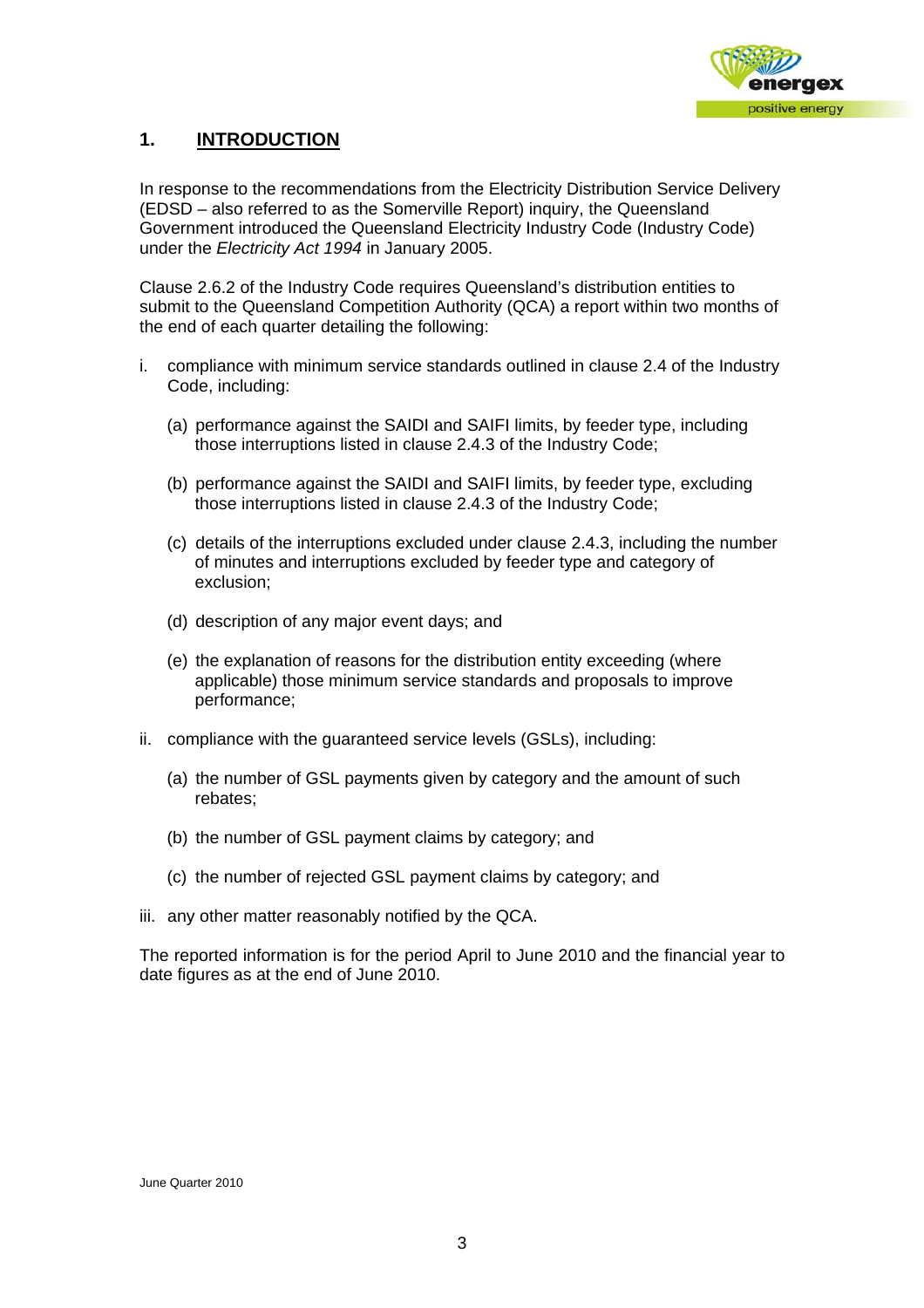

## **2. ADMINISTRATIVE DATA**

| <b>Measure</b>                               | Units | Value                  |
|----------------------------------------------|-------|------------------------|
| <b>Distribution Network Service Provider</b> | name  | <b>ENERGEX Limited</b> |
| First day of reporting period                | date  | $01 - 04 - 2010$       |
| Last day of reporting period                 | date  | 30-06-2010             |

# **3. NETWORK RELIABILITY<sup>1</sup>**

# **3.1 Minimum Service Standard Compliance**

| <b>Measure</b>                                                        | June Quarter 2010 | <b>Financial year to date</b> | <b>MSS</b><br>2009-10 |
|-----------------------------------------------------------------------|-------------------|-------------------------------|-----------------------|
| <b>System Average Interruption Duration Index (SAIDI) - (minutes)</b> |                   |                               |                       |
| Total (Including Exclusions & Major Event Days <sup>2</sup> )         | 21.773            | 143.580                       |                       |
| Central business district                                             | 0.000             | 1.188                         |                       |
| Urban                                                                 | 15.749            | 98.815                        |                       |
| Short rural                                                           | 40.192            | 276.443                       |                       |
| Long rural                                                            | na                | na                            |                       |
| <b>Generation &amp; Transmission</b>                                  | 0.497             | 1.487                         |                       |
| Central business district                                             | 0.000             | 0.000                         |                       |
| Urban                                                                 | 0.625             | 1.231                         |                       |
| Short rural                                                           | 0.828             | 2.942                         |                       |
| Long rural                                                            | na                | na                            |                       |

<sup>1</sup> Results effective as at 27 July 2010. The reliability statistics include single loss of supply events as required under the Code's definition of an interruption. Calculated reliability measures have been rounded.<br><sup>2</sup> This reliability statistic is an overall nature

This reliability statistic is an overall network number i.e. is a weighted summation of the reliability results for CBD, Urban and Short Rural components of ENERGEX's network.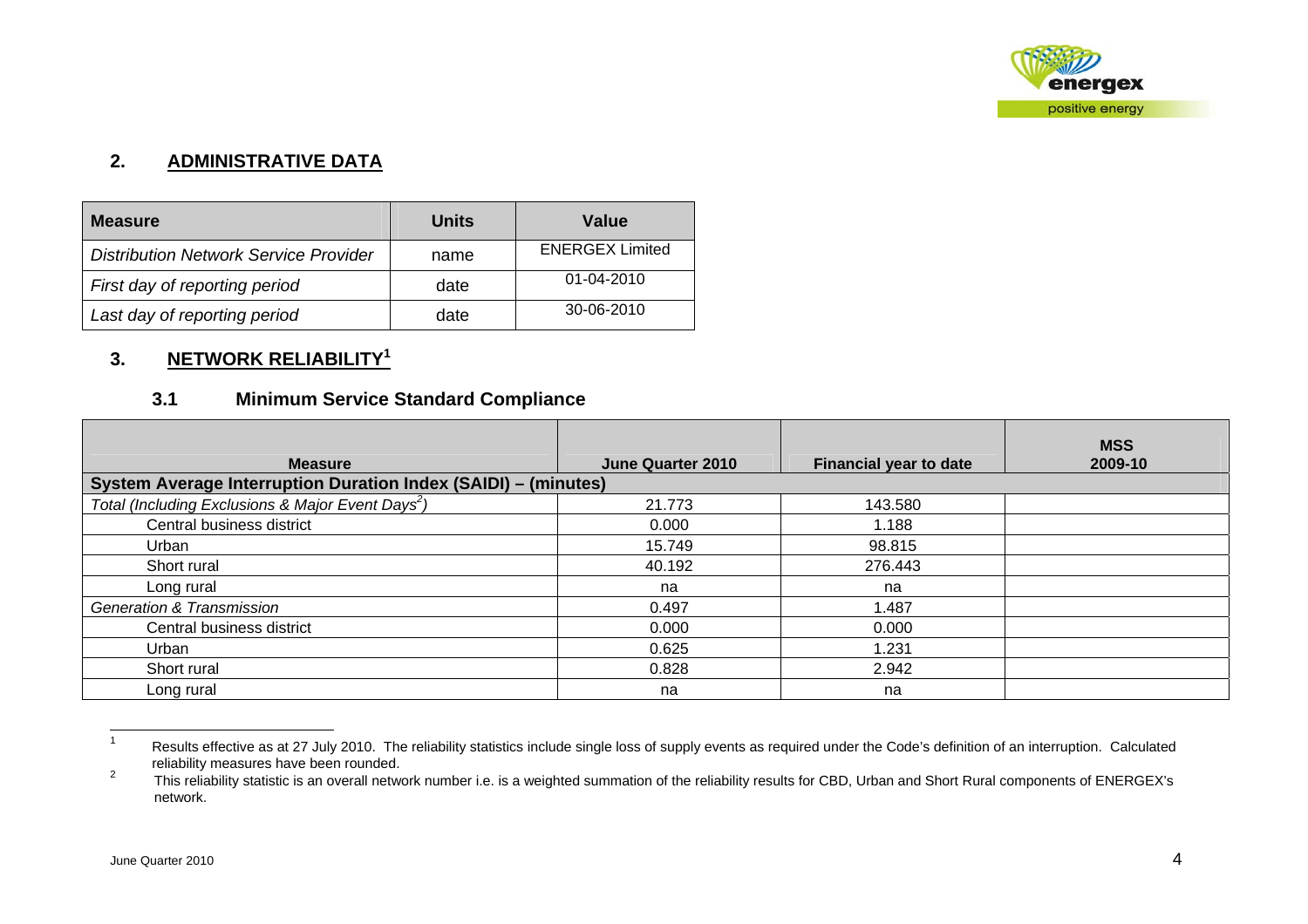

| <b>Measure</b>                            | <b>June Quarter 2010</b> | <b>Financial year to date</b> | <b>MSS</b><br>2009-10 |
|-------------------------------------------|--------------------------|-------------------------------|-----------------------|
| <b>NEMMCO</b> direction                   | 0.000                    | 0.000                         |                       |
| Central business district                 | 0.000                    | 0.000                         |                       |
| Urban                                     | 0.000                    | 0.000                         |                       |
| Short rural                               | 0.000                    | 0.000                         |                       |
| Long rural                                | na                       | na                            |                       |
| Automatic load shedding                   | 0.000                    | 0.000                         |                       |
| Central business district                 | 0.000                    | 0.000                         |                       |
| Urban                                     | 0.000                    | 0.000                         |                       |
| Short rural                               | 0.000                    | 0.000                         |                       |
| Long rural                                | na                       | na                            |                       |
| <b>Customer Caused Interruptions</b>      | 0.001                    | 0.165                         |                       |
| Central business district                 | 0.000                    | 0.000                         |                       |
| Urban                                     | 0.001                    | 0.112                         |                       |
| Short rural                               | 0.004                    | 0.329                         |                       |
| Long rural                                | na                       | na                            |                       |
| Authorised Interruption for Public Safety | 0.000                    | 1.170                         |                       |
| Central business district                 | 0.000                    | 0.000                         |                       |
| Urban                                     | 0.000                    | 0.175                         |                       |
| Short rural                               | 0.000                    | 4.090                         |                       |
| Long rural                                | na                       | na                            |                       |
| Major Event Days                          | 0.000                    | 20.183                        |                       |
| Central business district                 | 0.000                    | 0.000                         |                       |
| Urban                                     | 0.000                    | 8.822                         |                       |
| Short rural                               | 0.000                    | 53.352                        |                       |
| Long rural                                | na                       | na                            |                       |
| <b>Total exclusions</b>                   | 0.498                    | 23.005                        |                       |
| Central business district                 | 0.000                    | 0.000                         |                       |
| Urban                                     | 0.626                    | 10.339                        |                       |
| Short rural                               | 0.832                    | 60.713                        |                       |
| Long rural                                | na                       | na                            |                       |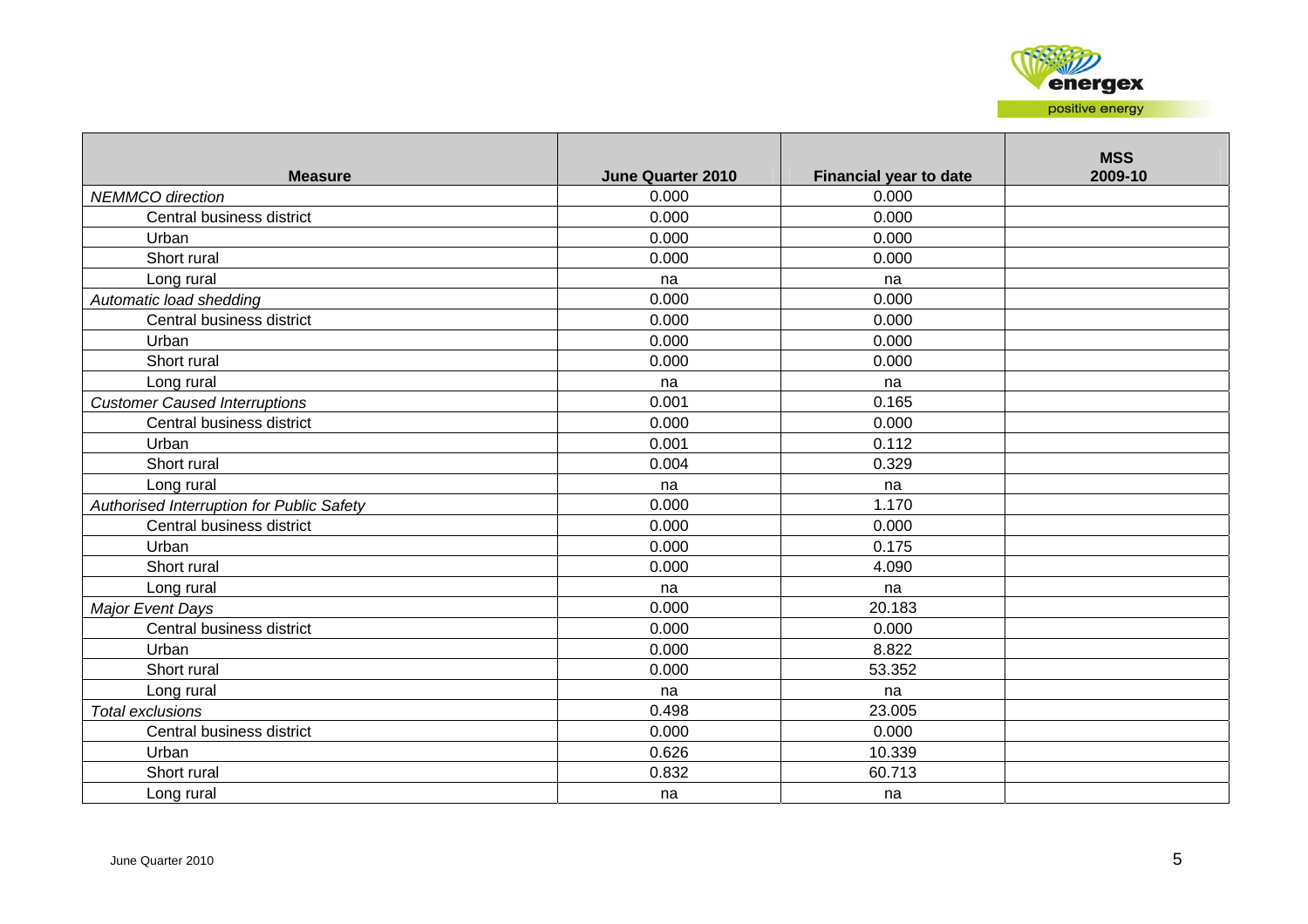

| <b>Measure</b>                                                                  | June Quarter 2010 | <b>Financial year to date</b> | <b>MSS</b><br>2009-10 |
|---------------------------------------------------------------------------------|-------------------|-------------------------------|-----------------------|
| Distribution system                                                             | 21.274            | 120.575                       |                       |
| Central business district                                                       | 0.000             | 1.188                         | 20                    |
| Urban                                                                           | 15.124            | 88.475                        | 110                   |
| Short rural                                                                     | 39.360            | 215.730                       | 220                   |
| Long rural                                                                      | na                | na                            |                       |
| System Average Interruption Frequency Index (SAIFI) - (number of interruptions) |                   |                               |                       |
| Total (Including Exclusions & Major Event Days <sup>3</sup> )                   | 0.311             | 1.749                         |                       |
| Central business district                                                       | 0.000             | 0.082                         |                       |
| Urban                                                                           | 0.266             | 1.371                         |                       |
| Short rural                                                                     | 0.449             | 2.877                         |                       |
| Long rural                                                                      | na                | na                            |                       |
| <b>Generation &amp; Transmission</b>                                            | 0.062             | 0.114                         |                       |
| Central business district                                                       | 0.000             | 0.000                         |                       |
| Urban                                                                           | 0.078             | 0.116                         |                       |
| Short rural                                                                     | 0.103             | 0.199                         |                       |
| Long rural                                                                      | na                | na                            |                       |
| <b>NEMMCO</b> direction                                                         | 0.000             | 0.000                         |                       |
| Central business district                                                       | 0.000             | 0.000                         |                       |
| Urban                                                                           | 0.000             | 0.000                         |                       |
| Short rural                                                                     | 0.000             | 0.000                         |                       |
| Long rural                                                                      | na                | na                            |                       |
| Automatic load shedding                                                         | 0.000             | 0.000                         |                       |
| Central business district                                                       | 0.000             | 0.000                         |                       |
| Urban                                                                           | 0.000             | 0.000                         |                       |
| Short rural                                                                     | 0.000             | 0.000                         |                       |
| Long rural                                                                      | na                | na                            |                       |

<sup>3</sup> This reliability statistic is an overall network number i.e. is a weighted summation of the reliability results for CBD, Urban and Short Rural components of ENERGEX's network.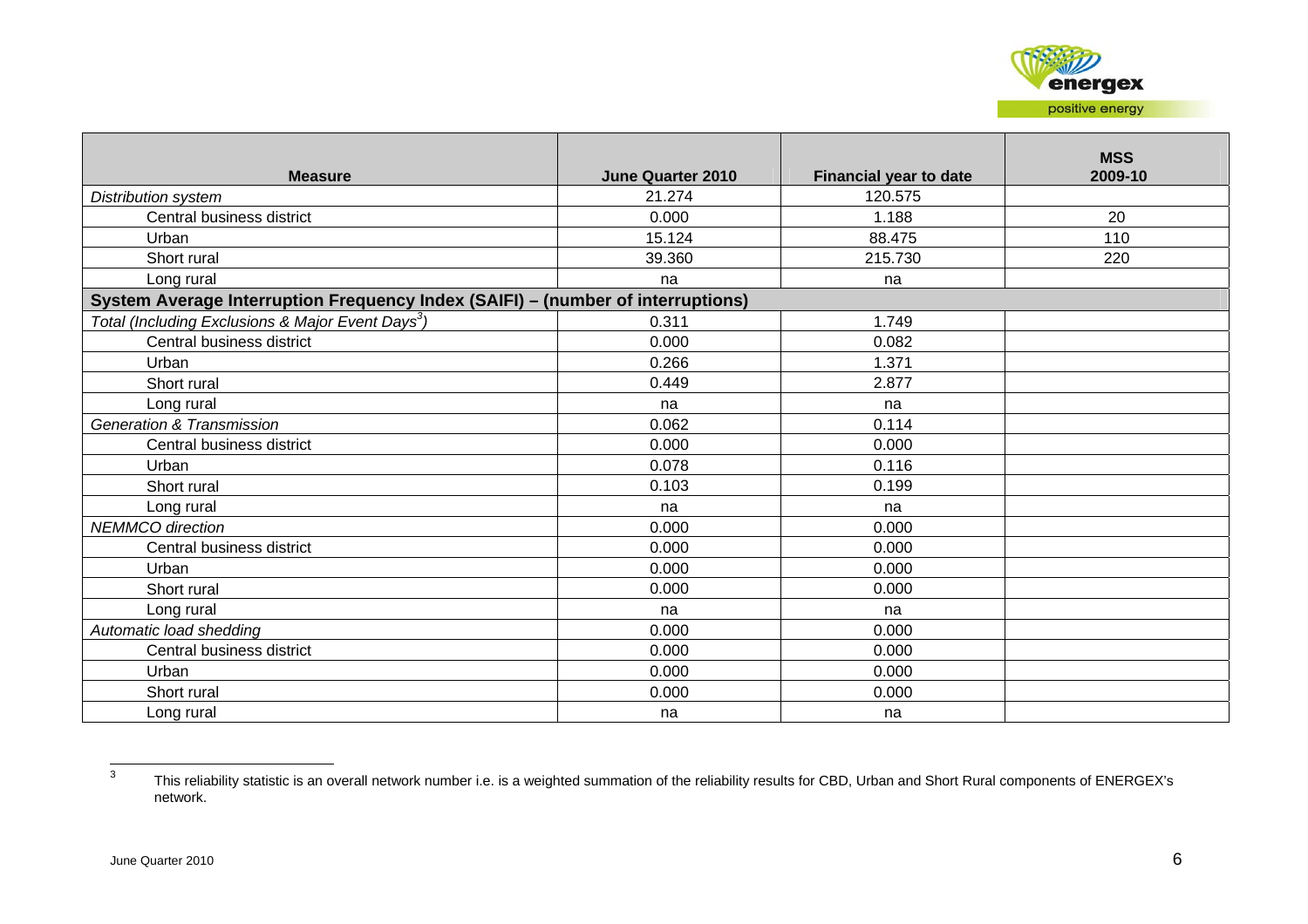| <b>Measure</b>                            | <b>June Quarter 2010</b> | Financial year to date | <b>MSS</b><br>2009-10 |
|-------------------------------------------|--------------------------|------------------------|-----------------------|
| <b>Customer Caused Interruptions</b>      | 0.000                    | 0.002                  |                       |
| Central business district                 | 0.000                    | 0.000                  |                       |
| Urban                                     | 0.000                    | 0.002                  |                       |
| Short rural                               | 0.000                    | 0.002                  |                       |
| Long rural                                | na                       | na                     |                       |
| Authorised Interruption for Public Safety | 0.000                    | 0.006                  |                       |
| Central business district                 | 0.000                    | 0.000                  |                       |
| Urban                                     | 0.000                    | 0.004                  |                       |
| Short rural                               | 0.000                    | 0.012                  |                       |
| Long rural                                | na                       | na                     |                       |
| Major Event Days                          | 0.000                    | 0.107                  |                       |
| Central business district                 | 0.000                    | 0.000                  |                       |
| Urban                                     | 0.000                    | 0.056                  |                       |
| Short rural                               | 0.000                    | 0.256                  |                       |
| Long rural                                | na                       | na                     |                       |
| <b>Total exclusions</b>                   | 0.062                    | 0.228                  |                       |
| Central business district                 | 0.000                    | 0.000                  |                       |
| Urban                                     | 0.078                    | 0.177                  |                       |
| Short rural                               | 0.104                    | 0.468                  |                       |
| Long rural                                | na                       | na                     |                       |
| Distribution system                       | 0.249                    | 1.521                  |                       |
| Central business district                 | 0.000                    | 0.082                  | 0.33                  |
| Urban                                     | 0.188                    | 1.195                  | 1.32                  |
| Short rural                               | 0.345                    | 2.409                  | 2.5                   |
| Long rural                                | na                       | na                     |                       |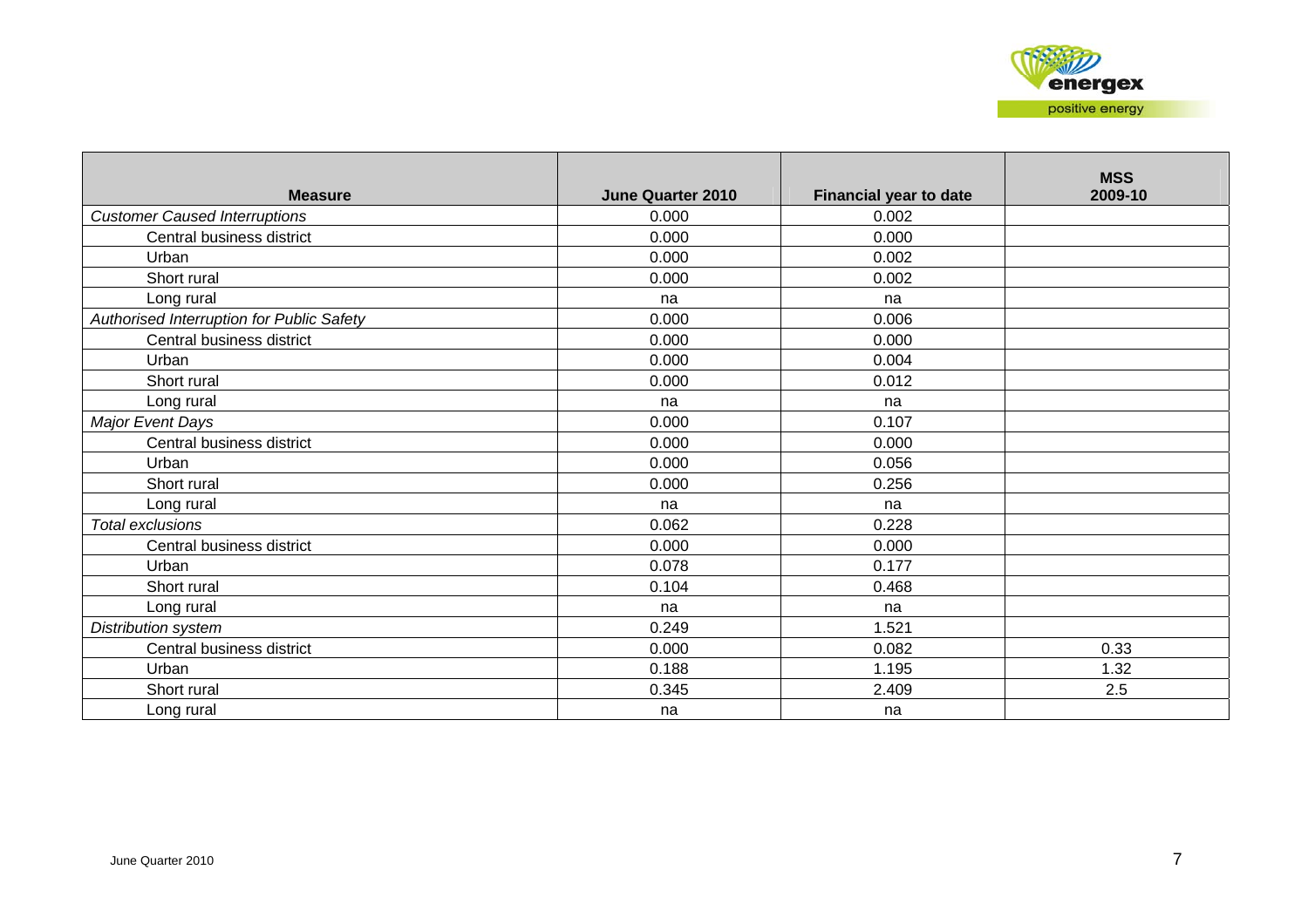

# **3.2 Additional Reliability Measures**

|                                      |              |                                                            | <b>June 2010 Quarter</b>              | <b>Year to Date</b>                    |                                       |  |
|--------------------------------------|--------------|------------------------------------------------------------|---------------------------------------|----------------------------------------|---------------------------------------|--|
| <b>Measure</b>                       | <b>Units</b> | <b>Value</b>                                               | <b>Value</b>                          | <b>Value</b>                           | <b>Value</b>                          |  |
|                                      |              | (before removal of<br>excluded events)                     | (after removal of<br>excluded events) | (before removal of<br>excluded events) | (after removal of<br>excluded events) |  |
|                                      |              | <b>System Average Interruption Duration Index (SAIDI)</b>  |                                       |                                        |                                       |  |
| <b>Planned Distribution system</b>   | minutes      | 8.463                                                      | 8.463                                 | 33.935                                 | 33.641                                |  |
| <b>CBD</b>                           | minutes      | 0.000                                                      | 0.000                                 | 0.041                                  | 0.041                                 |  |
| Urban                                | minutes      | 4.694                                                      | 4.694                                 | 22.850                                 | 22.599                                |  |
| <b>Short Rural</b>                   | minutes      | 19.731                                                     | 19.731                                | 66.827                                 | 66.402                                |  |
| <b>Unplanned Distribution system</b> | minutes      | 13.310                                                     | 12.812                                | 109.646                                | 86.935                                |  |
| <b>CBD</b>                           | minutes      | 0.000                                                      | 0.000                                 | 1.147                                  | 1.147                                 |  |
| Urban                                | minutes      | 11.055                                                     | 10.429                                | 75.965                                 | 65.876                                |  |
| <b>Short Rural</b>                   | minutes      | 20.461                                                     | 19.629                                | 209.616                                | 149.328                               |  |
|                                      |              | <b>System Average Interruption Frequency Index (SAIFI)</b> |                                       |                                        |                                       |  |
| <b>Planned Distribution system</b>   | number       | 0.028                                                      | 0.028                                 | 0.121                                  | 0.120                                 |  |
| <b>CBD</b>                           | number       | 0.000                                                      | 0.000                                 | 0.000                                  | 0.000                                 |  |
| Urban                                | number       | 0.016                                                      | 0.016                                 | 0.085                                  | 0.084                                 |  |
| <b>Short Rural</b>                   | number       | 0.061                                                      | 0.061                                 | 0.228                                  | 0.226                                 |  |
| <b>Unplanned Distribution system</b> | number       | 0.283                                                      | 0.221                                 | 1.629                                  | 1.401                                 |  |
| <b>CBD</b>                           | number       | 0.000                                                      | 0.000                                 | 0.082                                  | 0.082                                 |  |
| Urban                                | number       | 0.250                                                      | 0.172                                 | 1.287                                  | 1.111                                 |  |
| <b>Short Rural</b>                   | number       | 0.388                                                      | 0.284                                 | 2.650                                  | 2.183                                 |  |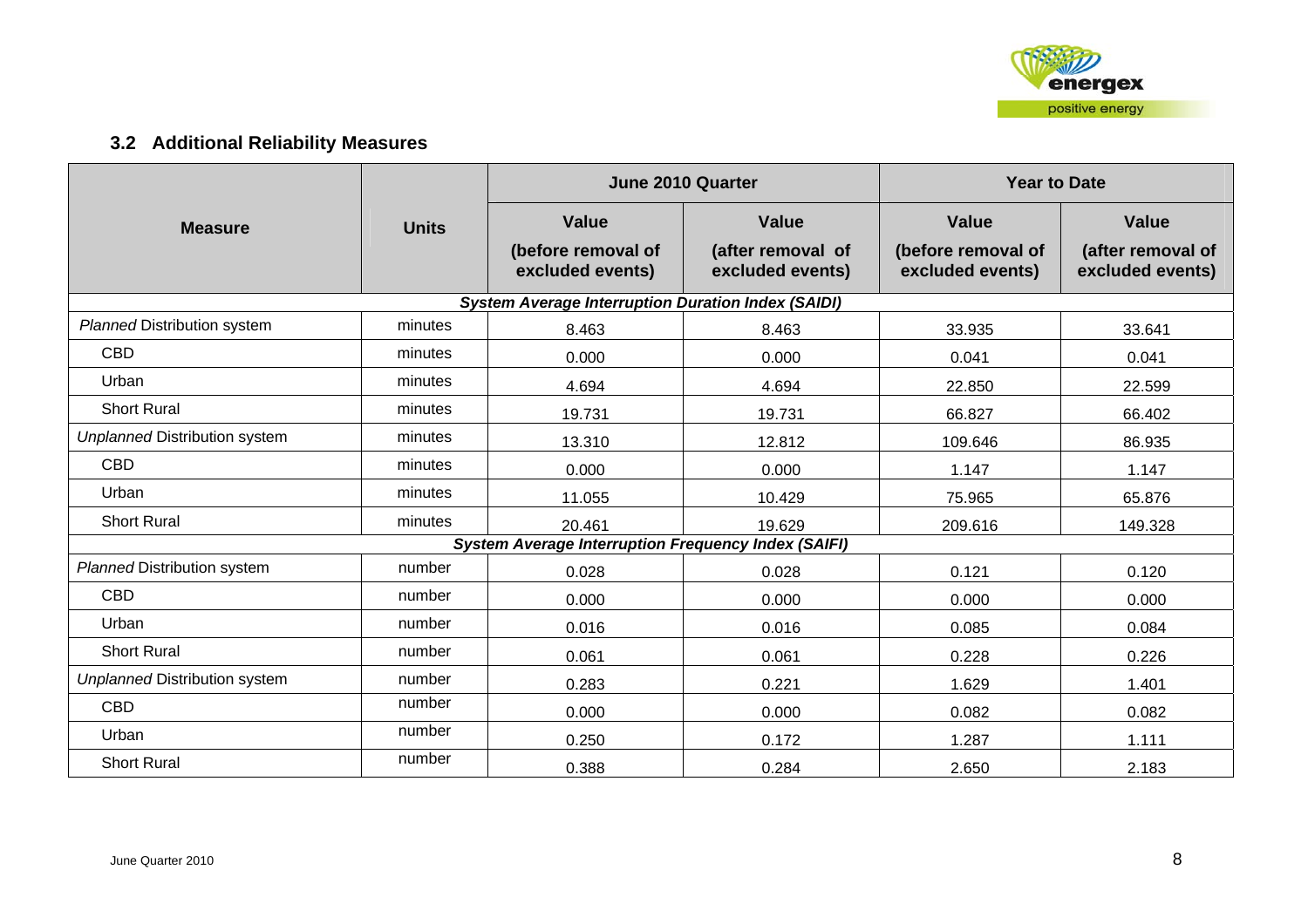

#### **4. EXPLANATION FOR EXCEEDING MSS**

| <b>Explanation</b> | <b>Exceeded MSS</b> |  |
|--------------------|---------------------|--|
| Not applicable     |                     |  |

#### **5. DESCRIPTION OF MAJOR EVENT DAYS**

| <b>Description of Events</b> | <b>Date</b>      |
|------------------------------|------------------|
| Severe Storms Struck ENERGEX | 13 October 2009  |
| Severe Storms Struck ENERGEX | 29 November 2009 |
| Severe Storms Struck ENERGEX | 22 December 2009 |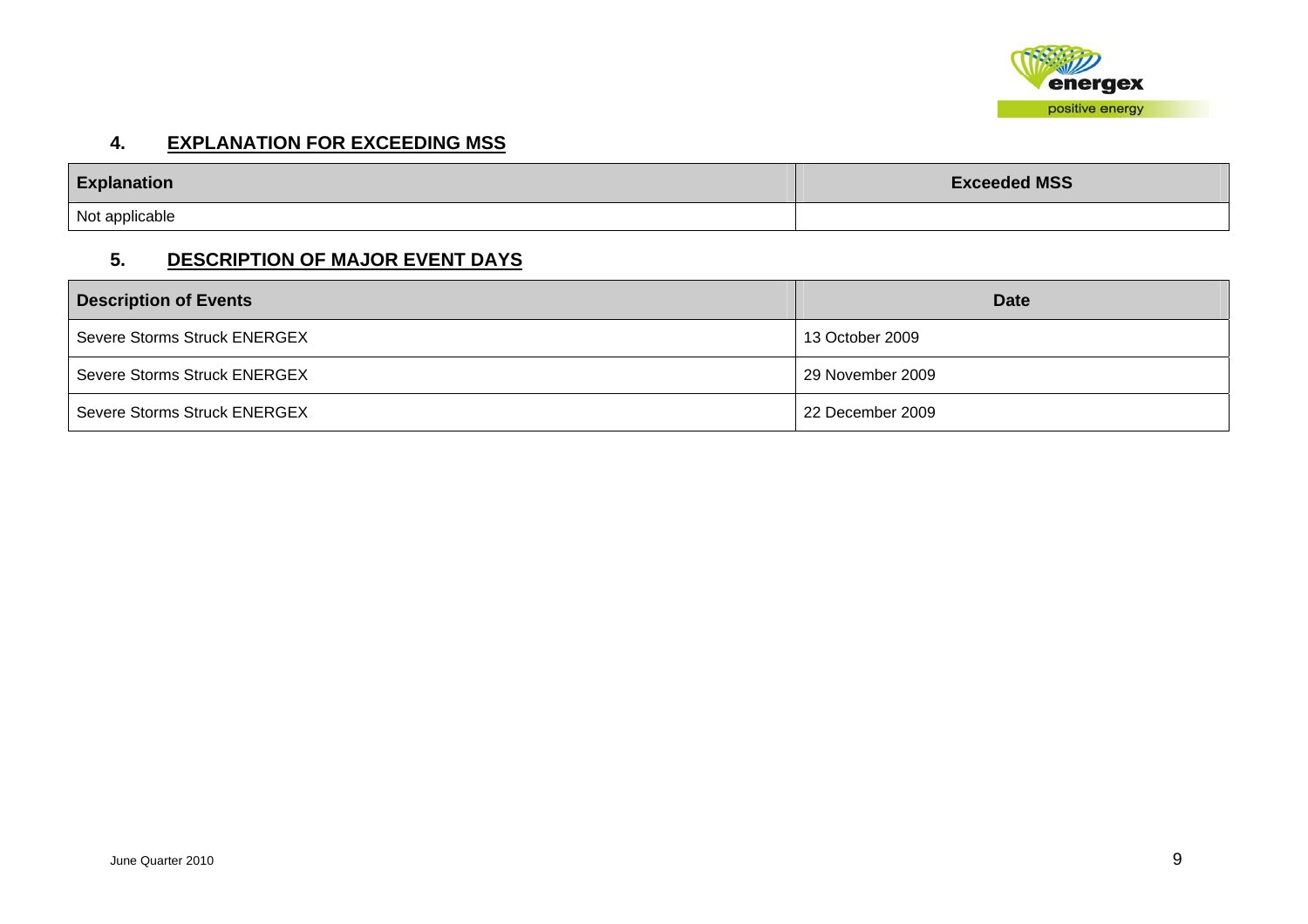

## **6. GUARANTEED SERVICE LEVELS – DISTRIBUTION**

| <b>GSL Description</b>                                                                   | <b>No. of Claims</b><br>Paid for | Total \$'s<br>Paid for | <b>No of Claims</b><br>Rejected | <b>Cumulative No. of</b><br><b>Claims for financial</b> | <b>Cumulative \$'s</b><br><b>Paid for financial</b> | <b>Cumulative No of</b><br><b>Claims Rejected</b> |
|------------------------------------------------------------------------------------------|----------------------------------|------------------------|---------------------------------|---------------------------------------------------------|-----------------------------------------------------|---------------------------------------------------|
|                                                                                          | <b>Period</b>                    | <b>Period</b>          | for Period                      | <b>YTD</b>                                              | <b>YTD</b>                                          | for financial YTD                                 |
| <b>Non notification Planned</b><br><b>Interruption - Business</b><br>$(GSL = $50)$       | 0                                | $\mathbf 0$            | 0                               | $\overline{2}$                                          | 100                                                 | $\overline{2}$                                    |
| <b>Non notification Planned</b><br>Interruption -<br><b>Residential</b><br>$(GSL = $20)$ | 3                                | 60                     | 3                               | 26                                                      | 520                                                 | 21                                                |
| <b>New Connection -</b><br><b>Failure to Complete</b><br>$(GSL = $40/day$ late)          | 44                               | 6,640                  | $\boldsymbol{0}$                | 137                                                     | 22,760                                              | $\mathbf 0$                                       |
| <b>Wrongful Disconnection</b><br>$(GSL = $100)$                                          | 42                               | 4,200                  |                                 | 162                                                     | 16,200                                              | $\overline{4}$                                    |
| Failure to Reconnect <sup>4</sup><br>$(GSL = $40/day$ late)                              | 87                               | 6,080                  | 0                               | 289                                                     | 21,560                                              |                                                   |
| Hot Water Complaint -<br><b>Failure to attend</b><br>$(GSL = $40/day$ late)              | 0                                | 0                      | 0                               | 0                                                       | $\mathbf 0$                                         | $\mathbf 0$                                       |
| <b>Missed Scheduled</b><br><b>Appointment</b><br>$(GSL = $40)$                           | 3                                | 120                    | 0                               | 15                                                      | 600                                                 | $\mathbf 0$                                       |
| <b>Reliability - interruption</b><br>duration<br>$(GSL = $80)$                           | $\mathbf 0$                      | $\mathbf 0$            |                                 | $\overline{2}$                                          | 160                                                 | $\overline{7}$                                    |
| <b>Reliability - interruption</b><br>frequency<br>$(GSL = $80)$                          | $\Omega$                         | $\Omega$               | $\mathbf 0$                     | 0                                                       | $\mathbf 0$                                         | 3                                                 |
| Total:                                                                                   | 179                              | 17,100                 | 5                               | 633                                                     | 61,900                                              | 38                                                |

 $^4$  The cumulative number of failure to reconnect GSL claims and dollars paid for financial YTD does not reflect the sum of previous quarters due to the cancellation of one (1) GSL claim (totalling \$40) as a result of ENERGEX not being provided with the Customer Detail Notification (CDN) by the customer's retailer.